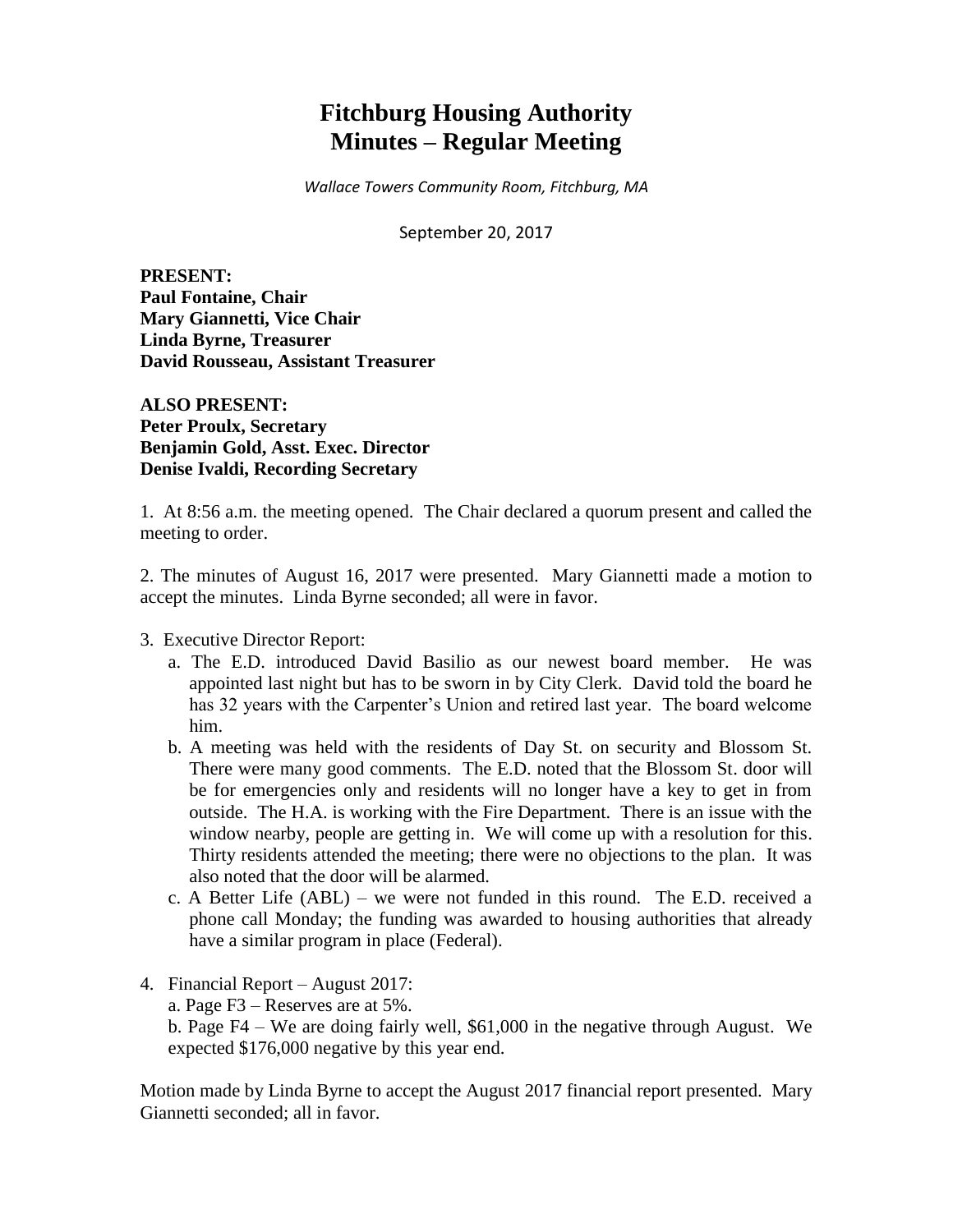- 5. Modernization Report:
	- a. Durkin Security Cameras Additional design complete this week. There is not enough funding from DHCD for all projects at this time. The E.D. asked to go forward with this project; hopefully award in November.
	- b. Durkin Community Room A few extra things; Change Order at next meeting.

David Rousseau stated that the doors are still locked, residents aren't using the room yet. The E.D. will take care of the issue.

- c. Green Acres Vacant Units New sheet rock, etc to get ready to rent.
- d. Daniel Heights Ramp Another two-three weeks to complete.
- 6. State-Aided Housing Report:
	- a. 103 new standard applications in August; 30 elderly/young-disabled, 73 family.
	- b. 1,916 applicants currently on the waiting list.
	- c. There were 5 new lease-ups and 7 new vacancies in August.
	- d. We are at 97.38% overall occupancy.
	- e. Work order report included; different format.

Linda Byrne asked how long it takes for asbestos removal; seems to go on and on. The E.D. replied that we are in the third phase now. First phase was 24 units, second phase 27 units and third phase 33 units. Once third phase is completed, we will do remaining units as they become vacant using an outside contractor.

- 7. Section 8 Housing Choice Voucher Report: a. MRVP information is now on this report.
- 8. Old Business None
	- 9. New Business: The following resolutions were presented:

The first resolution is for the actual cost of materials and the low estimate on aintenance.

# RESOLUTION TO ALLOW THE FITCHBURG HOUSING AUTHORITY TO REVISE THE REPLACEMENT FEES FOR MOVE-OUTS AND VANDALISM (AND COSTS FOR LIGHTS BULBS, ETC.)

## Resolution 2017-09-01

Whereas: The authority has an obligation to recover the costs for damages and other maintenance related charges as a result of move-outs or vandalism and the cost of replacement light bulbs, etc.

## NOW THEREFORE BE IT RESOLVED,

That the attached list of fees is revised to meet the current costs associated with damages and other maintenance related charges as a result of move-outs or vandalism.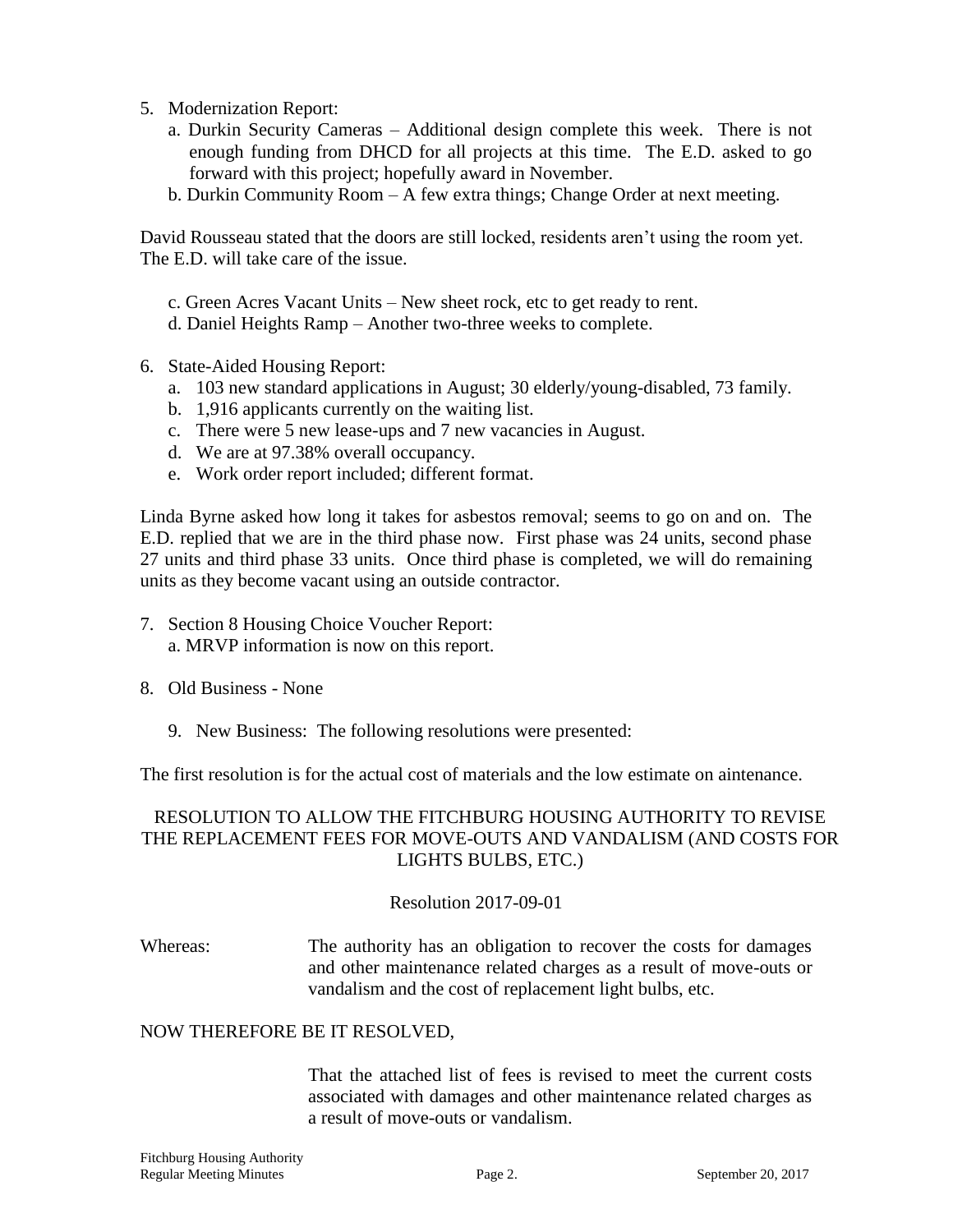- RESOLVED, Motion made by Mary Giannetti to allow the Fitchburg Housing Authority to revise the maintenance fee schedule.
- SECONDED, Linda Byrne seconded the motion, and the motion was passed.

The estimated cost for the following resolution is \$233,719 and will be so noted in the resolution.

# RESOLUTION AUTHORIZING THE ADVANCE AWARD FOR THE GREEN ACRES (200-1) INTERIOR RENOVATIONS

# Resolution 2017-09-02

- WHEREAS: The Fitchburg Housing Authority will be advertising for bids for the Green Acres (200-1) interior renovations, and
- WHEREAS: The bids will be due on Wednesday, October 4, 2017 (two weeks before the October board meeting).

# NOW THEREFORE BE IT RESOLVED,

That the Fitchburg Housing Authority Board of Directors approve an advance award for the lowest qualified bidder, with an estimated cost of \$233,719.00, subject to a reference check, and authorizes the Chair, or their designee, to sign said contract and/or any other documents necessary to complete the work.

This approval is pending the favorable recommendation by DHCD.

- RESOLVED, Motion made by David Rousseau to award the contract for interior renovations at Green Acres (200-1) to the lowest qualified bidder, not to exceed \$233,719.00, and to authorize the signing of the contract, and/or any other documents necessary to complete the work, by the Chair or their designee.
- SECONDED, Linda Byrne seconded the motion, and the motion was passed by a unanimous vote.

There was no action on Resolution 2017-09-03 CFA 5001, Amendment 11 as paperwork was not received from DHCD. It will be placed back on the agenda for the October meeting.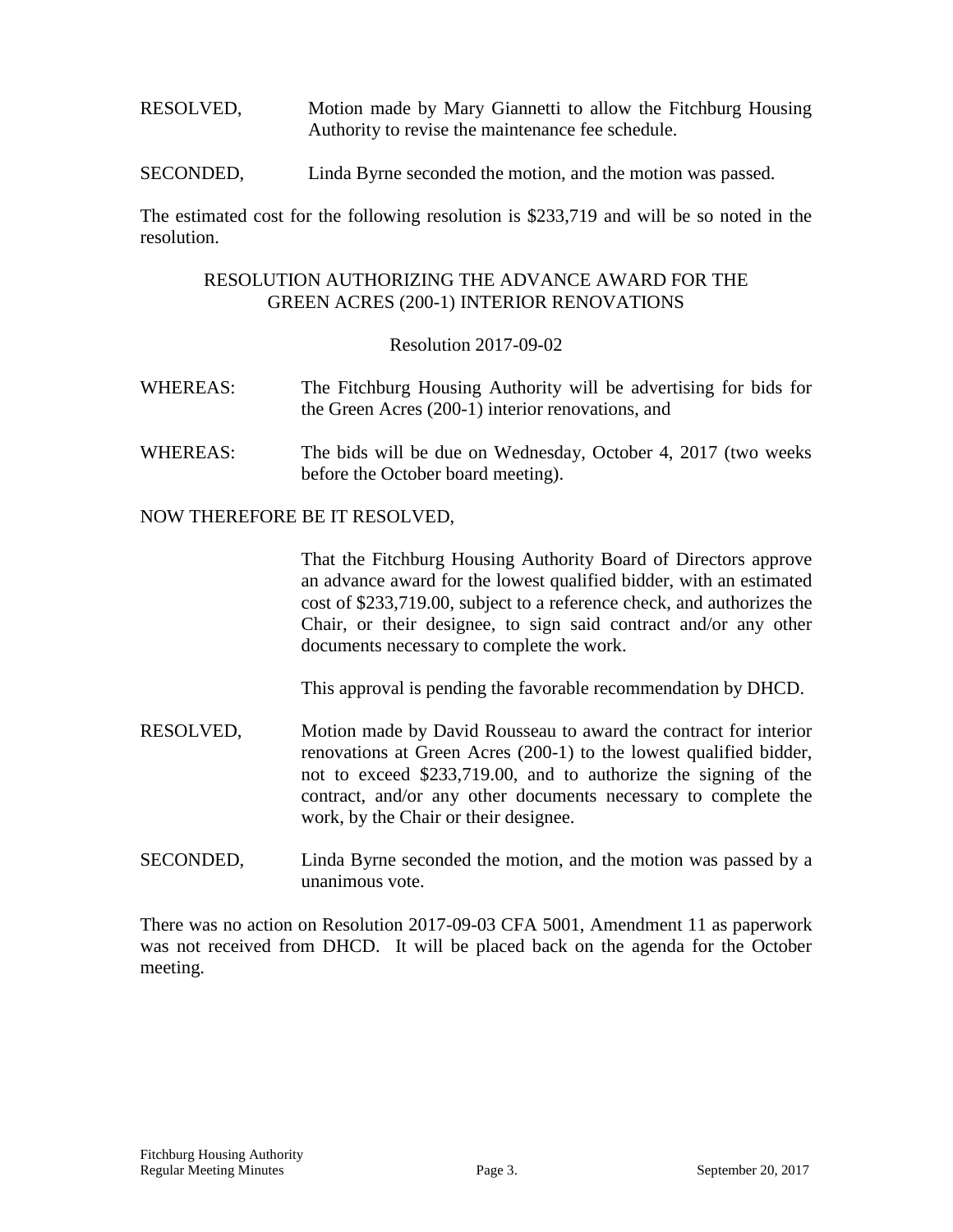## RESOLUTION TO AUTHORIZE REVOCATION OF RESOLUTION 2017-08-08 (ACCEPTANCE OF LOWEST BID PROPOSAL) IN CONJUNCTION WITH THE INTERIOR PAINTING OF VACANT UNITS CONTRACT

#### Resolution 2017-09-04

- Whereas: The contractor, K&S General Maintenance, has failed to comply with the bonding requirements of the contract, and
- Whereas: The Fitchburg Housing authority has the need to revoke Resolution 2017-08-08 (Acceptance of the Lowest Bid Proposal) in conjunction with the Interior Painting of Vacant Units Contract Award.

## NOW THEREFORE BE IT RESOLVED,

That the Fitchburg Housing Authority Board of Directors authorizes the revocation of Resolution 2017-08-08 (Acceptance of Lowest Bid Proposal) in conjunction with the Interior Painting of Vacant Units Contract Award.

- RESOLVED, Motion made by Mary Giannetti to authorize the revocation of Resolution 2017-08-08 (Acceptance of Lowest Bid Proposal) in conjunction with the Interior Painting of Vacant Units Contract Award.
- SECONDED, Linda Byrne seconded the motion, and the motion was passed unanimously.

# RESOLUTION AUTHORIZING THE ACCEPTANCE OF THE SECOND LOWEST BID FOR INTERIOR PAINTING OF VACANT STATE FUNDED APARTMENTS

#### Resolution 2017-09-05

- WHEREAS: The Fitchburg Housing Authority has advertised for bids for interior painting of vacant state funded apartments, and
- WHEREAS: The bids were due Thursday, August 3, 2017 and three bids were received (see attached tabulation), and
- WHEREAS: M.R. Construction is our incumbent painting firm and their previous work has been satisfactory.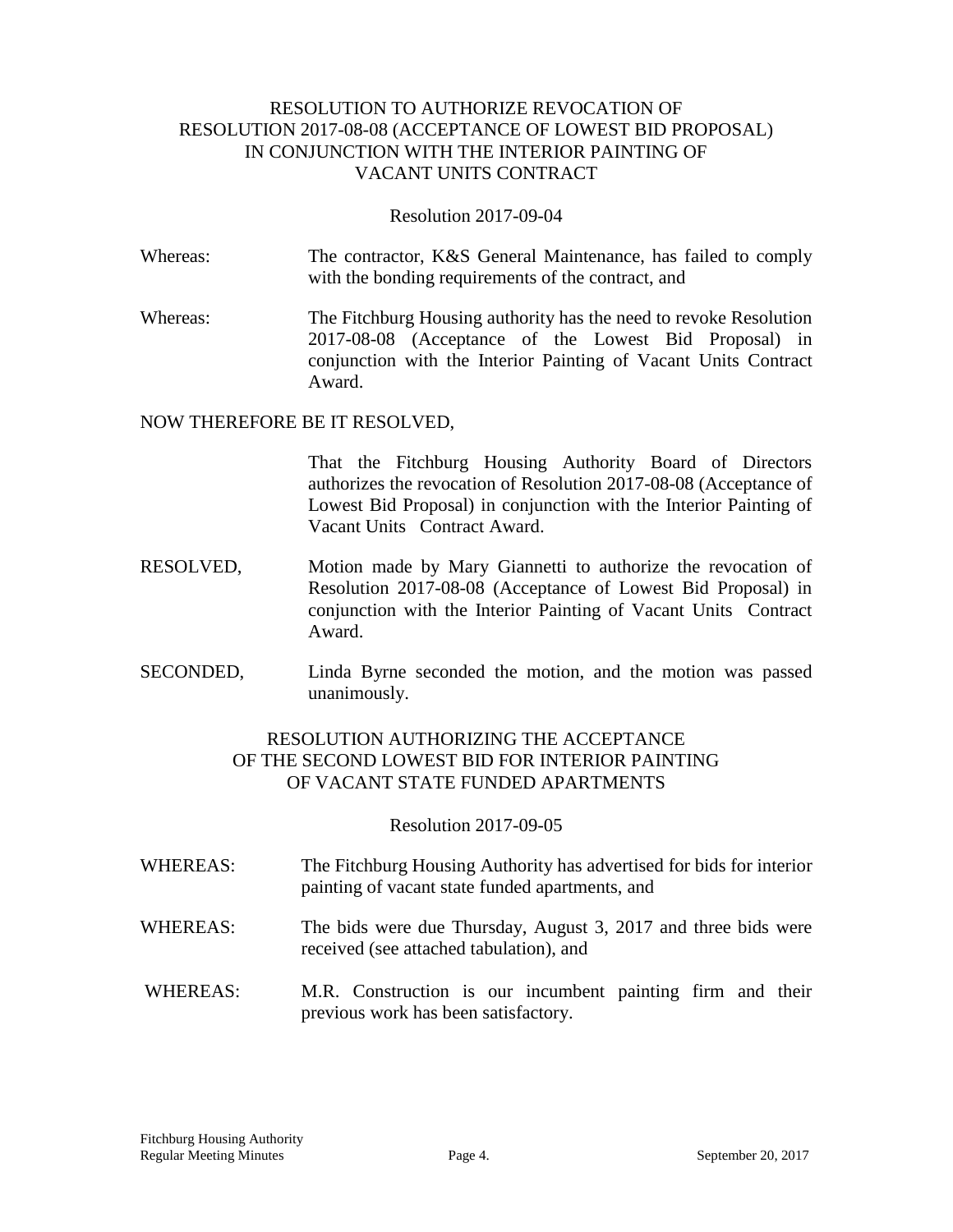## NOW THEREFORE BE IT RESOLVED,

That the Fitchburg Housing Authority Board of Directors approve the second lowest eligible and responsible bidder, M.R. Construction, with an estimated cost of \$32,400.00, not to exceed \$37,500.00 and authorizes the Chair, or his designee, to sign said contract and/or any other documents necessary to complete the work.

- RESOLVED, Motion made by David Rousseau to award the bid for interior painting of vacant state funded apartments to the second lowest qualified bidder, M.R. Construction, with an estimated cost of \$32,400.00, not to exceed \$37,500.00, and to authorize the signing of the contract, and/or any other documents necessary to complete the work, by the Chair, or his designee.
- SECONDED, Linda Byrne seconded the motion, and the motion was passed by a unanimous vote.

# RESOLUTION FOR RATIFICATION OF CHANGE ORDER NUMBER ONE IN CONJUNCTION WITH THE FOB SYSTEM INSTALLATION AT THE CJ DURKIN (667-5) DEVELOPMENT

#### PROJECT #097098

### RESOLUTION 2017-09-06

- Whereas: The Fitchburg Housing Authority has the need to ratify Change Order Number One in conjunction with the FOB system installation at the CJ Durkin (667-5) development, and
- Whereas: Change Order Number One to Setronics was for installation of a new door strike at CJ Durkin (667-5), and
- Whereas: The Executive Director and Chief Procurement Officer recommended this Change Order Number One which increased the contract amount by \$503.00 for a total contract amount of \$13,489.00.

#### NOW THEREFORE BE IT RESOLVED,

That the Fitchburg Housing Authority Board of Directors authorizes the ratification of Change Order Number One in conjunction with the FOB system installation at the CJ Durkin (667-5) development for the installation of a door strike by Setronics in the amount of \$503.00.

RESOLVED, Motion made by Linda Byrne to authorize the ratification of Change Order Number One for installation of a new door strike at CJ Durkin (667-5) in the amount of \$503.00.